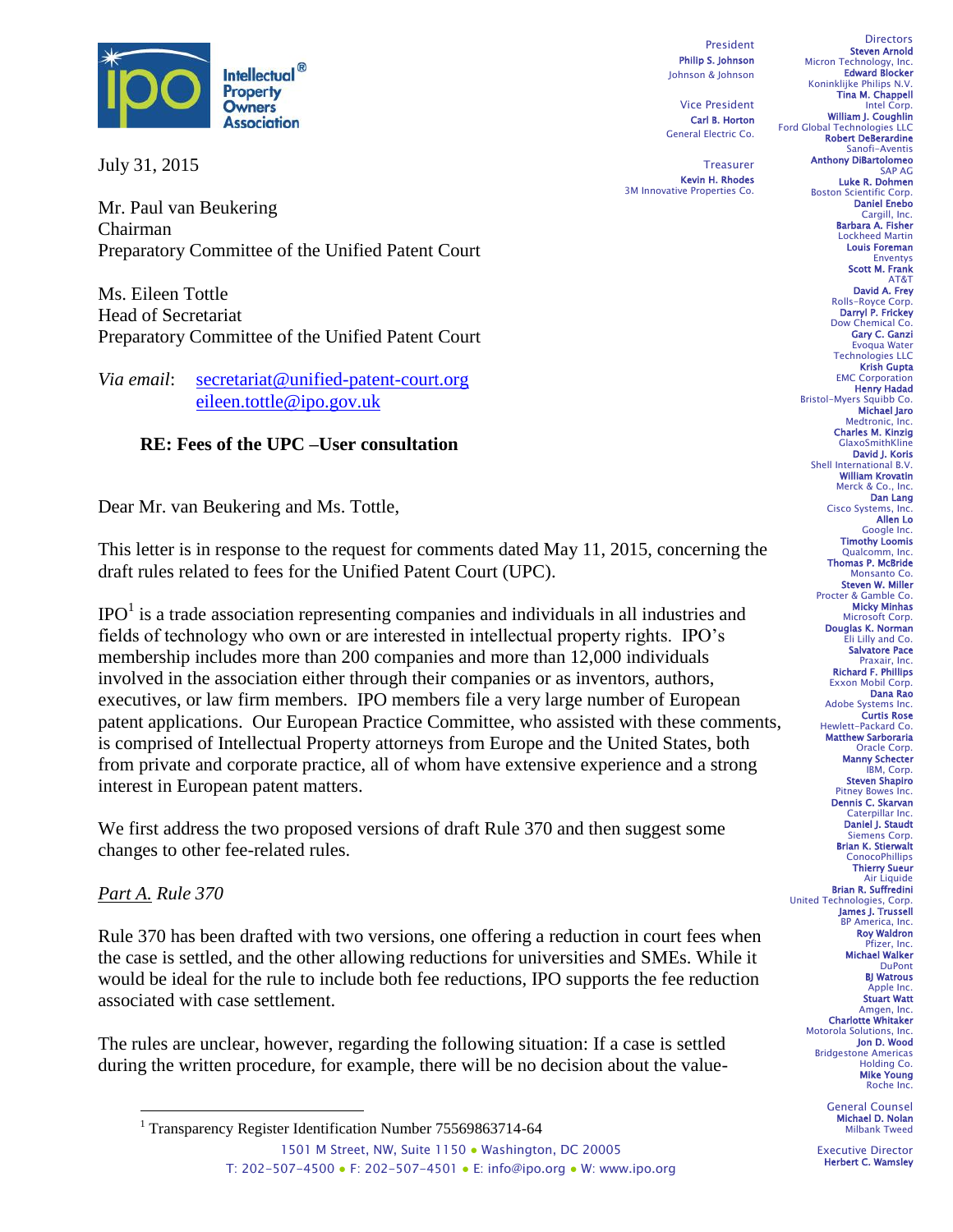based fee because the settlement occurs during the interim procedure (*cf*. Rule 22 and Rule 371 of the  $17<sup>th</sup>$  draft).

To address this situation, the rules should be clarified such that if the case is settled or withdrawn before the value-based fee has been determined, the value-based fee will be omitted. This clarification is also important concerning attorney fees. *See* Part B, 2, below.

### *Part B. Further comments*

1. Value-based fee: Suggestion to eliminate artificial jumps and plateaus in the value-based fee structure

When viewing the rise of the value-based fees set out in the Table of Fees, IPO notes that the fees rise most steeply between  $E20m$  and  $E30m$ . Furthermore, there is a huge jump between €30m and over €31m, and then no further increases per the graph below:



IPO respectfully suggests a change to this table to smooth out the sharp increase and plateau. Our proposal is shown in the graph and the table below.

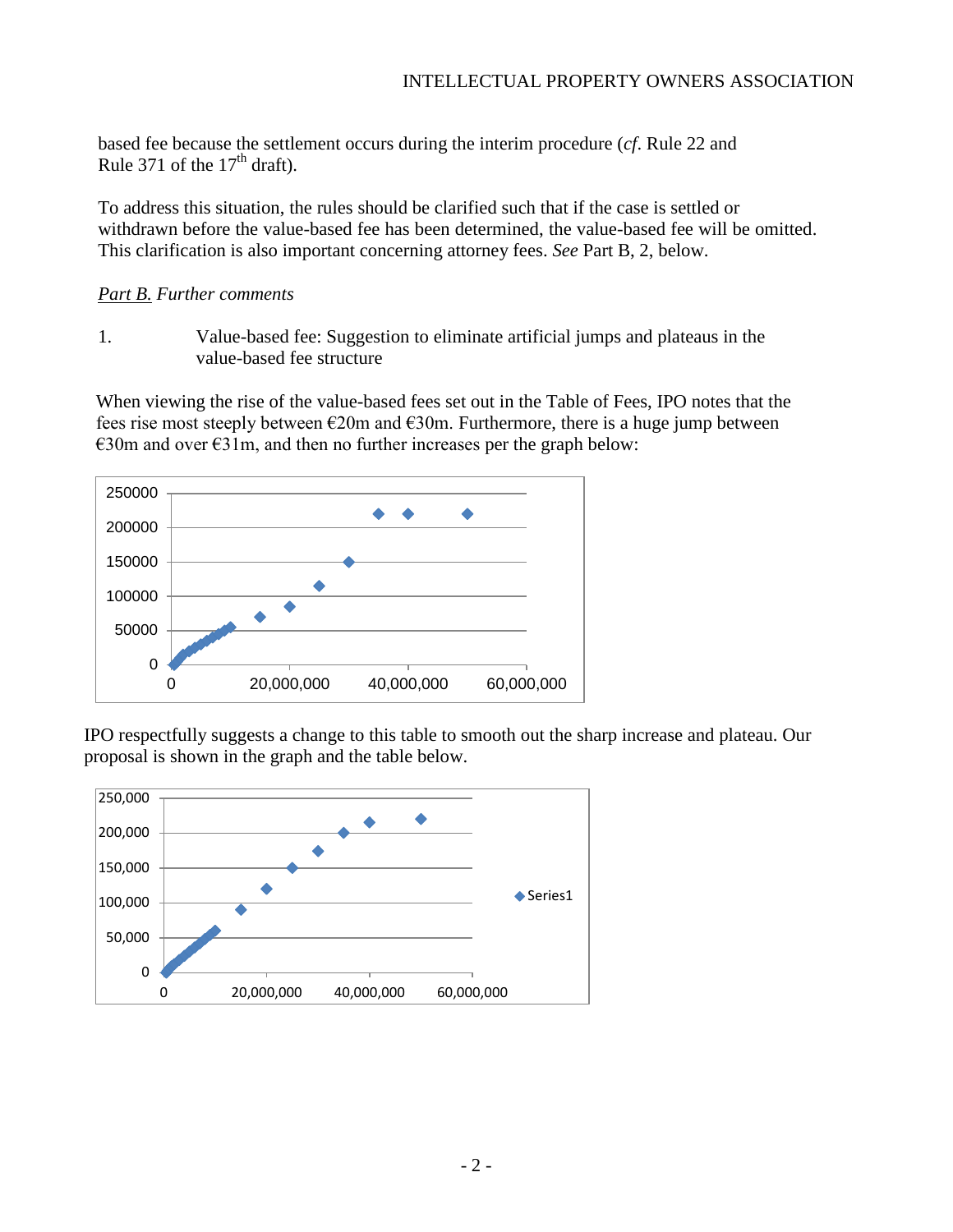## INTELLECTUAL PROPERTY OWNERS ASSOCIATION

| <b>Value of action</b>                    | Fee $(\epsilon)$ | Fee as % of  |
|-------------------------------------------|------------------|--------------|
|                                           |                  | <b>Value</b> |
| Up to and including $\epsilon$ 500,000    | $\Omega$         | $\theta$     |
| Up to and including $£750,000$            | 2,500            | 0.3333       |
| Up to and including $\epsilon$ 1,000,000  | 5,000            | 0.5          |
| Up to and including $\epsilon$ 1,500,000  | 9,000            | 0.6          |
| Up to and including $\epsilon$ 2,000,000  | 12,000           | 0.6          |
| Up to and including $\epsilon$ 3,000,000  | 18,000           | 0.6          |
| Up to and including $\epsilon$ 4,000,000  | 24,000           | 0.6          |
| Up to and including $\epsilon$ 5,000,000  | 30,000           | 0.6          |
| Up to and including $\epsilon$ 6,000,000  | 36,000           | 0.6          |
| Up to and including $\epsilon$ 7,000,000  | 42,000           | 0.6          |
| Up to and including $E8,000,000$          | 48,000           | 0.6          |
| Up to and including $\epsilon$ 9,000,000  | 54,000           | 0.6          |
| Up to and including $£10,000,000$         | 60,000           | 0.6          |
| Up to and including $£15,000,000$         | 90,000           | 0.6          |
| Up to and including $\epsilon$ 20,000,000 | 120,000          | 0.6          |
| Up to and including $£25,000,000$         | 150,000          | 0.6          |
| Up to and including $£30,000,000$         | 174,000          | 0.58         |
| Up to and including $£35,000,000$         | 200,000          | 0.57143      |
| Up to and including $\epsilon$ 40,000,000 | 215,000          | 0.5375       |
| Over €50,000,000                          | 220,000          | 0.44         |

In addition to avoiding large jumps or steps, this alternative table of fees has the following two advantages:

- The incremental increase in the value-based fee as each "milestone" value of the action is passed is never so great that the additional value will be major point of contention between the parties, and
- The increases would be asymptotic, becoming less as the plateau is approached.

IPO believes that such an adapted table of fees would provide significant advantages.

2. Reduction in recoverable costs (Rule 152 (2))

In section C (Table of recoverable costs for attorneys), there is no difference in the ceiling when the case is withdrawn or settled. Since attorney costs according to the current fees outweigh the court fees by a great deal, especially for higher values, IPO suggests that incentives for the parties to withdraw the case be made with respect to attorney costs as well. IPO supports the ceiling for recoverable attorney costs being subject to a discount similar to the one for the court fees in Alternative 1 of Rule 370 in the case of a withdrawal.

3. Clarification of Rule 370 or Rule 228

There is a proposal in draft Rule 370.2(6) that a value-based fee be payable on final appeal. It is unclear whether the value of an appeal is the same as the value of the first instance case and